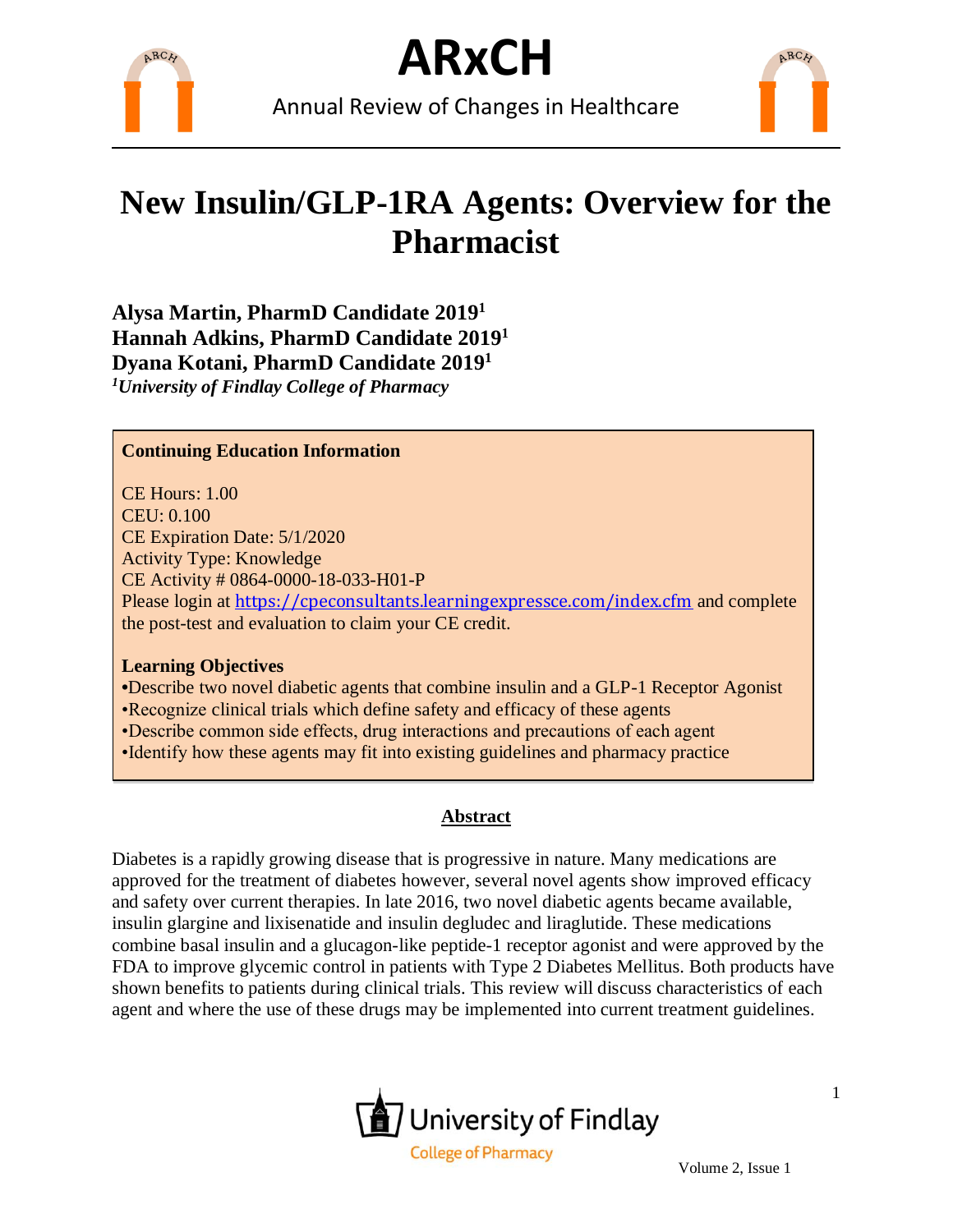



Annual Review of Changes in Healthcare

iabetes Mellitus (DM) is a common illness that affects more than 30 million Americans.<sup>1</sup> DM is rapidly increasing in prevalence in the United States and is expected to double by the year 2030. DM is currently the 7th leading cause of death. 1,2 Diabetes Mellitus Type 2 (DMT2) accounts for 90-95% of all diagnosed cases in the United States.<sup>1</sup> D

It is no surprise that with the increasing prevalence and progressive nature of DMT2, that nearly 300 drug companies are involved with the development of new DMT2 drugs, and others are developing new delivery systems.<sup>3</sup> Advances are continuously being made to treatment approaches.<sup>4</sup> Diabetes treatment is ever evolving and it appears as though every year there are several new bottles on the shelf or new pens in the refrigerator. Pharmacists must not only be aware of these new drugs, but should feel confident in recommending or determining if these new drugs are appropriate in patient care.<sup>4</sup>

The combination of a basal insulin and glucagon-like peptide-1 receptor agonist (GLP-1RA) is becoming more popular in practice because these pharmacologic actions complement each other.<sup>5</sup> In late 2016, two new combination drugs were approved by the FDA for control of DMT2. Soliqua, a combination of insulin glargine and lixisenatide, and Xultophy, a combination of insulin degludec and liraglutide, contain both a basal insulin and GLP-1 receptor agonist. This article will review these two new insulin/GLP-1RA agents.

These products contain long-acting insulin analogs. Both insulin glargine and insulin degludec form multi-hexamers in the

subcutaneous tissue which slowly dissolves into monomers and are absorbed.<sup>6</sup> This contributes to their long-acting activity.<sup>6</sup> The purpose of these insulins is to mimic the natural basal insulin in the body and this can result in decreased fasting and postprandial blood glucose.<sup>6</sup> GLP-1 receptor agonists, on the other hand, bind to several GLP-1 receptors in the body and enhance insulin secretion in a glucose dependent manner.<sup>6</sup> This mechanism ultimately controls postprandial glucose secretion and increases satiety and promotes weight loss.<sup>6</sup> According to the American Diabetes Association (ADA) guidelines, both insulin and GLP-1 agonists are currently considered second line in patients with DMT2 and are reserved for patients who did not respond to metformin monotherapy, or for those who present upon diagnosis with an A1c >9% along with metformin.<sup>7</sup> These agents are also recommended for those who present upon diagnosis with an A1c  $>10\%$  as part of combination insulin therapy. <sup>7</sup> The combination of these drugs are only appropriate for use in patients with DMT2 due to its GLP-1 receptor agonist component.

ARCH

### *Soliqua (insulin glargine and lixisenatide)*

Soliqua was developed by Sanofi and approved in November 2016 to improve glycemic control in adults with DMT2 inadequately controlled on basal insulin or lixisenitide.<sup>8</sup> Soliqua's efficacy was studied through the LixiLan-L and LixiLan-O clinical trials.9,10

In the LixiLan-O trial, DMT2 patients who were inadequately controlled on metformin therapy were given either Lantus (insulin glargine) alone, Adlyxin



 $\overline{2}$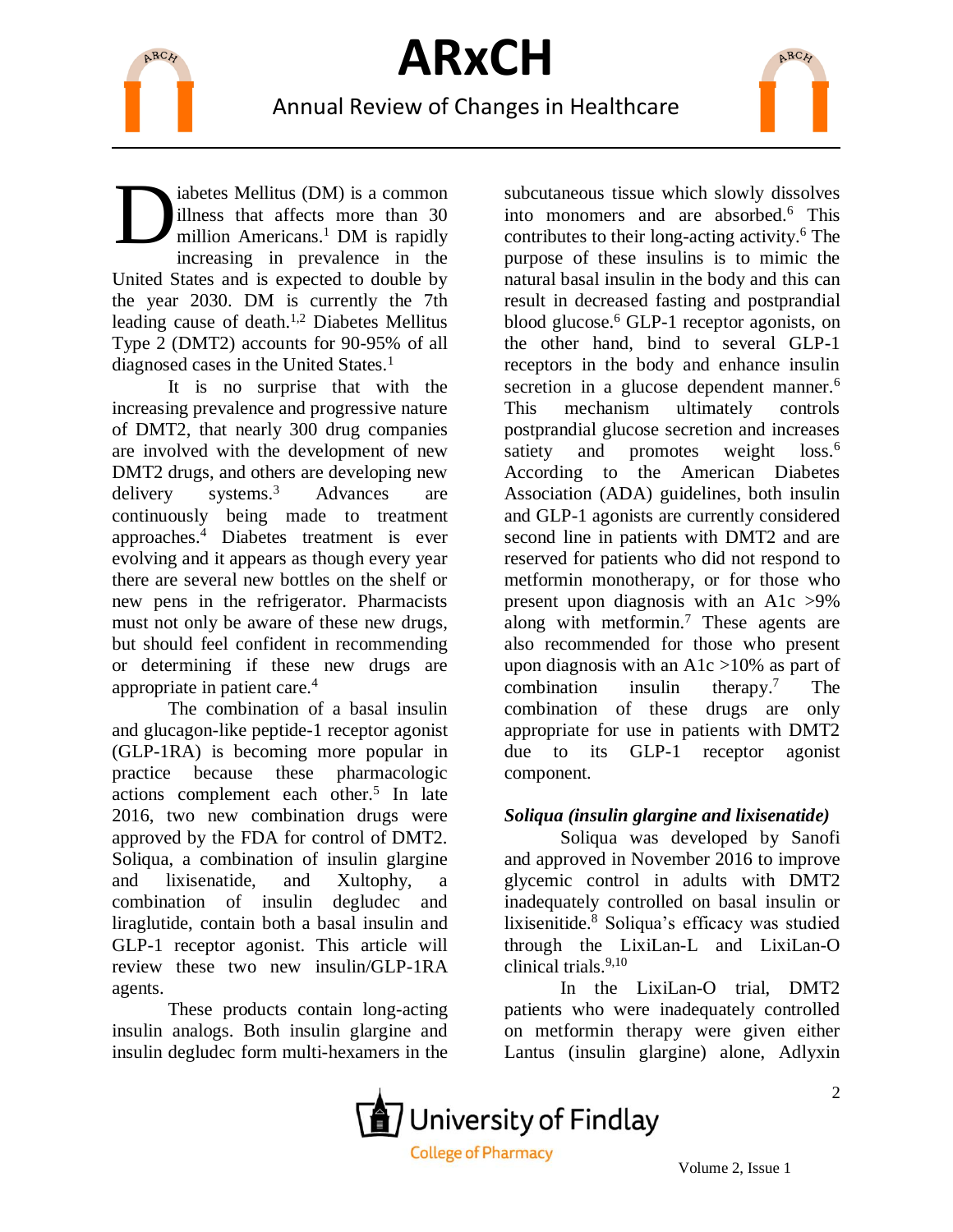



(lixisenatide) alone or Soliqua (in the trial referred to as iGlarLixi) as add-on to metformin. <sup>9</sup> The objective was to evaluate the efficacy and safety of iGlarLixi compared to Lantus or Adlyxin in DMT2 patients inadequately controlled on metformin.<sup>9</sup> The primary outcome was A1c change at 30 weeks. The results of the study showed that there were significant reductions in A1c when patients were given iGlarLixi versus Lantus or Adlyxin monocomponents  $(P < 0.0001)^9$  In addition, more patients on iGlarLixi reached goal A1c (P<0.0001), had a decrease in mean body weight (P<0.0001), and had improved postprandial glycemic control compared to the other groups (95% CI iGlarLixi versus iGlar -2.8 to -2.0, 95% CI iGlarLixi versus Lixi -1.6 to -0.6), while having similar rates of symptomatic hypoglycemia (iGlarLixi 26%, iGlar 24%, Lixi 6%). 9

In the LixiLan-L trial, DMT2 patients who were inadequately controlled on Lantus (insulin glargine) were randomized and given either Lantus (insulin glargine) alone or Soliqua (in the trial referred to as  $iGlarLixi$ .<sup>10</sup> The objective was to evaluate the efficacy and safety of iGlarLixi compared with Lantus in DMT2 patients who were inadequately controlled on Lantus.<sup>10</sup> The primary outcome was A1c change at 30 weeks.<sup>10</sup> The results of the study showed that there were significant reductions in A1c from baseline when patients were given iGlarLixi versus Lantus  $(P < 0.0001).$ <sup>10</sup> In addition, patients on iGlarLixi had a decrease in mean body weight, while those on Lantus had an increase in mean body weight (both P<0.0001).<sup>10</sup> Symptoms of hypoglycemia

were comparable between groups (iGlarLixi 40%, iGlar 42.5%). 10

From these two studies, it was concluded that the expected reduction in A1c for patients was 1.09-2.41% in 30 weeks. $9-11$ 

Soliqua 100/33 unit-mcg/mL (100 units of insulin glargine and 33 mcg of lixisenitide per mL) is available in a pen and delivers doses from 15-60 units of insulin in a single injection.<sup>8</sup> The injections can be delivered subcutaneously into the thigh, upper arm, or abdomen. Before initiating Soliqua, lixisenitide or basal insulin therapies should be discontinued.<sup>8</sup> Dosing should be based on prior glucose lowering therapy. $8,12$  In patients who have previously been inadequately controlled on lixisenatide, or those patients currently on less than 30 units of basal insulin, Soliqua 15 units should be initiated. $9,12$  However, in patients who have previously been inadequately controlled on 30-60 units of basal insulin, Soliqua 30 units should be initiated.<sup>8,12</sup> Maximum daily dosage is 60 units per day.8,12 Manufacturer labeling recommends titrating the dose of Soliqua by 2-4 units per week dependent on the patient's metabolic needs.8,12 This medication should be taken in the morning. $12$ 

There are no dosage adjustments specified in the manufacturer labeling for mild to moderate renal impairment, however patients should be monitored carefully as studies have shown lixisenatide concentrations are increased in patients with renal impairment.8,12 The half-life of Soliqua was found to be 3 hours, and the clearance of Soliqua is 35L/h.<sup>8</sup> Soliqua is not recommended in patients with end stage renal disease.<sup>12</sup> Dosage adjustments are not

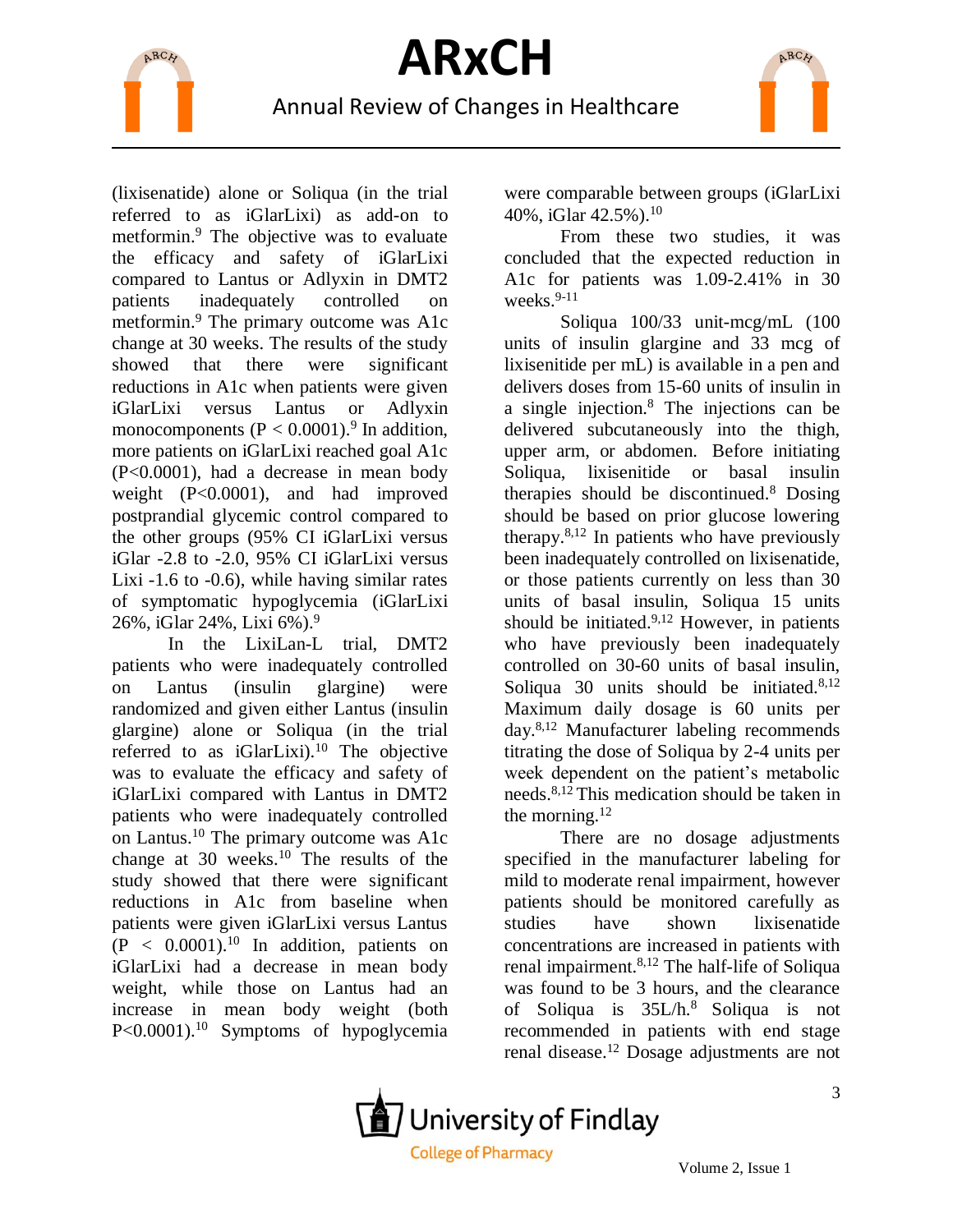

Annual Review of Changes in Healthcare

specified in the package insert for hepatic impairment, however due to the pharmacokinetic principles of both insulin glargine and lixisenitide, it is unlikely Soliqua will be affected by hepatic impairment.<sup>8,12</sup>

After administration of Soliqua, insulin glargine showed no pronounced peak.<sup>8</sup> Lixisenatide reached a peak concentration at 2.5-3 hours after administration.<sup>8</sup> While there was a small decrease observed in concentration of lixisenitide between combination Soliqua and lixisenitide alone, this difference was not considered clinically relevant.<sup>8</sup>

Like many injectable glucoselowering agents (i.e. Lantus, Victoza), Soliqua pens should be stored in the refrigerator prior to initial use and stored at room temperature after first use.<sup>12</sup> The pen may be used for up to 14 days following first use.<sup>12</sup>

The most common side effects of Soliqua include hypoglycemia, headache, nausea, diarrhea and hypersensitivity reactions.8,12 The chances of hypoglycemia are increased when a patient is taking Soliqua in combination with other glucoselowering agents. In addition, drugs that mask or enhance the signs and symptoms of hypoglycemia, like beta blockers and some antibiotics (e.g. quinolones and sulfmethoxazole) should be avoided.<sup>12</sup> If a patient has pancreatitis, or expected pancreatitis, Soliqua should be discontinued immediately.<sup>8</sup> Lixisenatide slows gastric emptying and therefore this product should not be used in patients with gastroparesis. $8,12$ The delayed gastric emptying may affect absorption of oral medications. As a result, oral contraceptives and antibiotics should be

taken at least 1 hour before or 11 hours after administration of Soliqua.<sup>8</sup> This can be problematic as patients must take this medication in the morning, so it is important to counsel patients on why this is necessary.<sup>8</sup> In addition, patients on oral medications with narrow therapeutic indexes, such as warfarin or digoxin, should receive careful clinical monitoring.<sup>8</sup> Soliqua has not been extensively studied in pregnancy; however, based on animal studies there may be risks to the fetus from exposure to lixisenatide. $8,12$ Therefore, this medication is not recommended in pregnancy.

ARCH

Since Soliqua contains an insulin analog, patients should be counseled about usual insulin precautions, in particular hypoglycemia.12-13 Patients should also be counselled on how to administer Soliqua and be encouraged to never reuse needles. $8,12-13$ 

### Summary:

*Use:* To improve glycemic control in DMT2 patients who are inadequately controlled on basal insulin or lixisenitide.

*Dose:* 15-60 units subcutaneously once each morning at least 1 hour prior to first meal of the day. Maximum daily dose is 60 units. No dosing adjustments specified for renal or hepatic impairment.

*% A1c Reduction:* 1.09% to 2.41% after 30 weeks.

*Important Considerations:* Soliqua should be administered one hour prior to food. Keep Soliqua pens in the fridge prior to initial use. Soliqua should not be used in ESRD or in patients with pancreatitis or gastroparesis. Special precautions must be taken when a patient is receiving oral antibiotics, contraceptives or drugs with a



4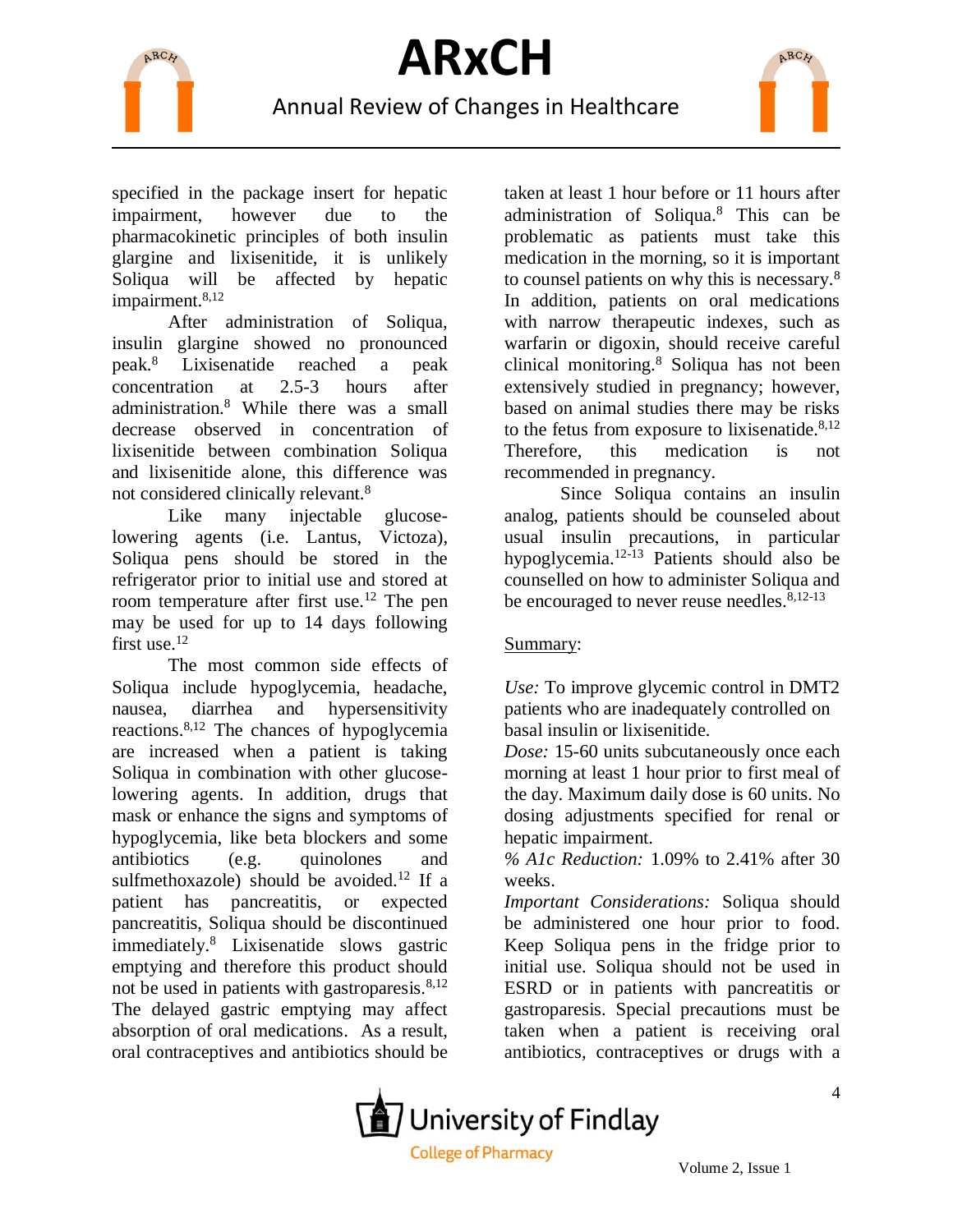

## Annual Review of Changes in Healthcare



narrow therapeutic index due to delayed gastric emptying. There is insufficient data to determine if Soliqua is safe in pregnancy. Hypoglycemia is the most common adverse reaction and patients should be counselled on these signs and symptoms.

### *Xultophy (insulin degludec and liraglutide)*

Xultophy was developed by Novo Nordisk and approved for use in November 2016 to improve glycemic control in DMT2 for patients who are inadequately controlled on basal insulin or liraglutide alone. Xultophy's efficacy was studied in a total of 1,393 patients in three different randomized, open-label trials over twenty-six weeks in the DUAL program (including DUAL-II, DUAL-III, and DUAL-V trials). The combination of basal insulin and GLP-1RA provides convenient administration of both products in a single, once-daily injection.<sup>14</sup>

In the DUAL-II trial, DMT2 patients who were inadequately controlled on metformin therapy were given either Tresiba (insulin degludec) alone or Xultophy (in the trial referred to as iDegLira).<sup>15</sup> The objective of this study was to evaluate the efficacy and safety of iDegLira compared to Tresiba.<sup>9</sup> The primary outcome was A1c change at 26 weeks. The results of the study showed that there were significant reductions in A1c when patients were given iDegLira versus Tresiba alone ( $P < 0.001$ ).<sup>15</sup> In addition, more patients on iDegLira had a decrease in mean body weight (P<0.001) while having similar rates of symptomatic hypoglycemia (iDegLira 24% iDeg 25%). 15

In the DUAL-III trial, DMT2 patients who were inadequately controlled on metformin and liraglutide, or metformin and exenatide therapy were randomized and

given either their previous GLP-1RA treatment and dose or Xultophy (called  $i$ DegLira).<sup>16</sup> The objective of this study was to evaluate the efficacy and safety of iDegLira compared with GLP1-RAs in DMT2 patients who were inadequately controlled on liraglutide or exenatide.<sup>10</sup> The primary outcome was A1c change at 26 weeks.<sup>10</sup> The results of the study showed that there were significant reductions in A1c from baseline when patients were given iDegLira versus GLP-1RA therapy alone (P  $< 0.001$ ).<sup>16</sup> In addition, patients on iDegLira were more likely to reach their goal A1c than those with GLP-1RA alone  $(P<0.001)$ .<sup>16</sup> Symptoms of hypoglycemia were higher in the iDegLira group  $(P<0.001).$ <sup>16</sup>

In the DUAL-V trial, DMT2 patients who were inadequately controlled on metformin and Lantus (insulin glargine) therapy were randomized and given either Lantus (insulin glargine) or Xultophy  $(iDegLira).<sup>17</sup>$  The primary outcome was A1c change at  $26$  weeks.<sup>17</sup> The results of the study showed that there were significant reductions in A1c from baseline when patients were given iDegLira versus Lantus  $(P<0.001)$ .<sup>17</sup> In addition, patients on iDegLira had a decrease in mean body weight, while those on Lantus had an increase in mean body weight  $(P<0.001)$ .<sup>17</sup> Significantly fewer hypoglycemic events were reported in the iDegLira group  $(P<0.001)$ .<sup>17</sup> From these studies, it was concluded that the expected reduction in A1c for patients is 1.3-1.9% over 26 weeks.15-17

Xultophy 100/3.6 units-mg/mL (100 units of insulin glargine and 3.6 mg of liraglutide per mL) is available in a pen and

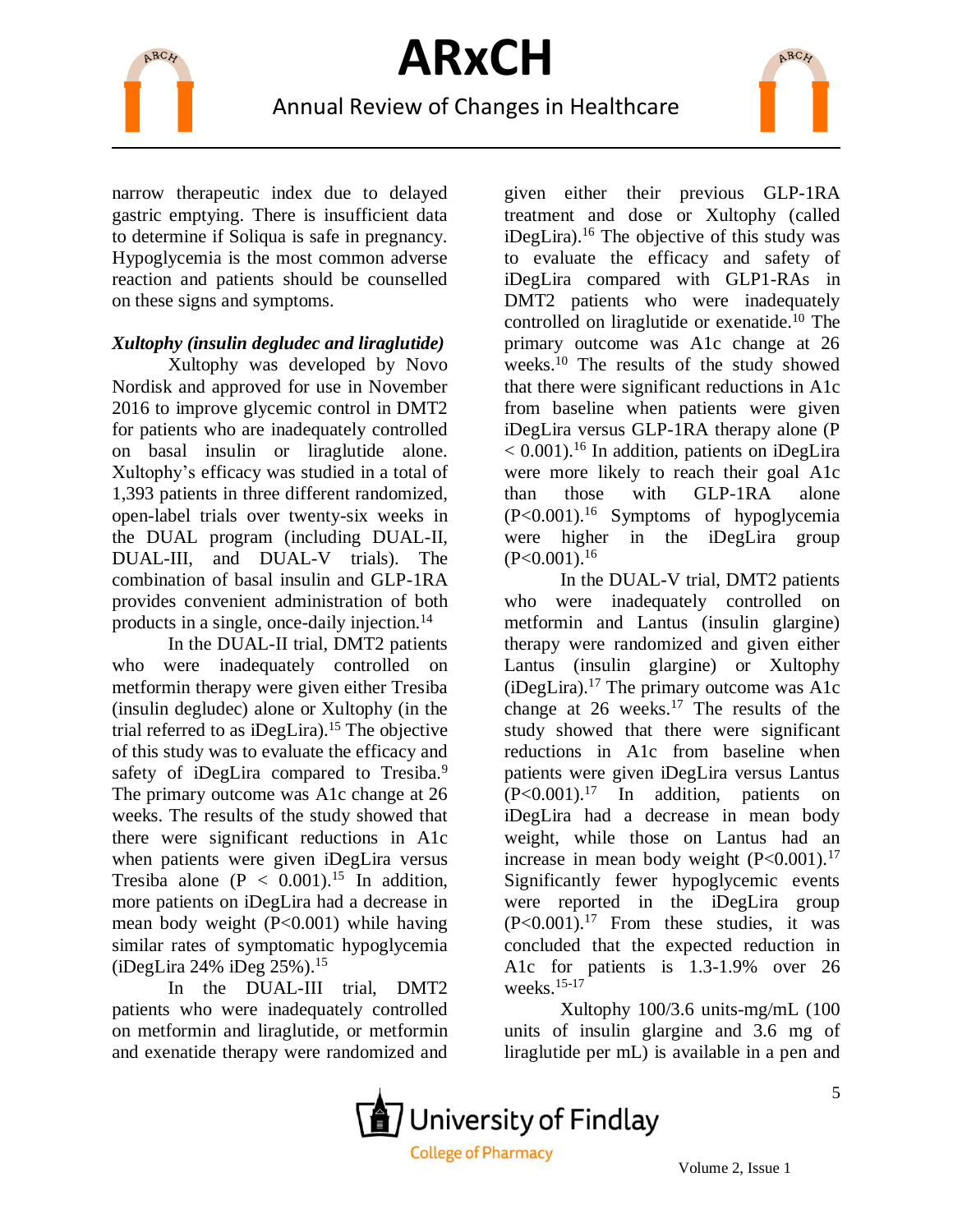

## Annual Review of Changes in Healthcare

ARCH

can deliver doses from 10 to 50 units of insulin per injection. The injections can be delivered subcutaneously into the thigh, upper arm, or abdomen. Xultophy should be injected the same time daily and can be given with or without food. The maximum daily dose is 50 units of Xultophy (50 units insulin degludec and 1.8 mg of liraglutide). The initial starting dose is recommended at 16 units. Xultophy can be titrated up 2 units every 3-4 days as needed based upon blood glucose, metabolic needs, and glycemic control. If patients require doses that are frequently under 16 units, alternative therapy should be considered. At this time, there is no known information on renal or hepatic impairment dosage adjustments.<sup>14</sup>

Like many injectable glucoselowering agents, Xultophy pens should be stored in the refrigerator prior to initial use and stored at room temperature after first  $use<sup>12</sup>$ 

Xultophy reaches steady state in approximately 48-72 hours after consistent daily administration. Protein binding is approximately 99% bound to plasma proteins.

Side effects that were most commonly reported were hypoglycemia, nasopharyngitis, headache, nausea, diarrhea, increased lipase enzymes, and upper respiratory tract infections. Hypoglycemia remains the most common adverse reaction in patients using insulin products. There were no significant differences found in the occurrence of hypoglycemia in patients using Xultophy and comparator medications.15-16 Major precautions include pancreatitis, hypoglycemia, acute kidney injury, hypersensitivity and allergic reactions, and hypokalemia. A black box

warning for Xultophy is the risk of thyroid C-cell tumors. Xultophy can only be used in pregnancy when the benefit outweighs the risk to the fetus.<sup>14</sup>

Since Xultophy contains an insulin analog, patients should be counselled about usual insulin precautions, in particular, hypoglycemia. Patients should also be counseled on how to administer Xultophy and encouraged to never reuse needles.<sup>14</sup>



Knowledge Check: True or False? Both Soliqua and Xultophy have a black box warning for thyroid C-cell tumors.

Answer: False, only Xultophy

### Summary:

*Use:* To improve glycemic control in DMT2 patients who are inadequately controlled on basal insulin or liraglutide

*Dose:* Starting dose is 16 units subcutaneously once daily. Maximum daily dose is 50 units.

*% A1c Reduction:* 1.3-1.9% after 26 weeks *Important Considerations:* Xultophy can be administered with or without food, as long as it is given the same time daily to help control blood glucose effectively. The pens should be stored in the refrigerator until they are ready for use, and can be stored at room temperature for 21 days once out of the fridge. Hypoglycemia is the main adverse reaction to this medication. There is a black box warning for thyroid C cell tumors.

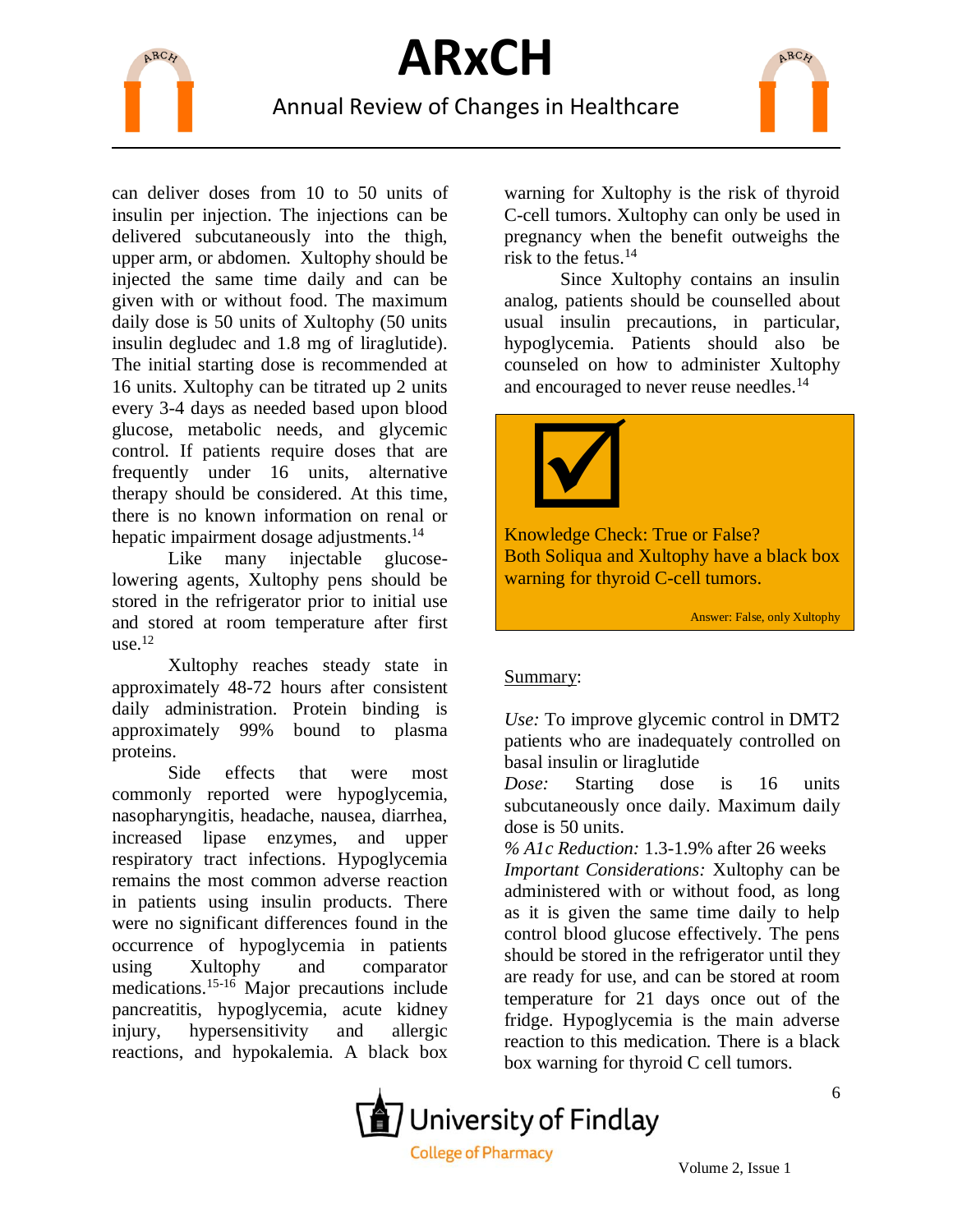

Annual Review of Changes in Healthcare



### **Discussion**

While Soliqua and Xultophy have different active ingredients, both agents appeared to be effective and may decrease a patient's A1c by roughly 1-2%.<sup>9,10,15-17</sup> Many of the agents adverse events overlap due to the inclusion of similar drug classes.12,18 Upon literature search, no headto-head trials of these agents have been found. Therefore, clinical judgment should be used when choosing one agent over the other based upon what is known for each drug individually. This decision should look closely at patient specific factors. For example, a patient who would like to take their insulin/GLP1-RA at night and/or without regard to meals may benefit from choosing Xultophy over Soliqua. However, a patient with family history of thyroid tumors may benefit from Soliqua instead of Xultophy.

Both classes of drugs are considered second line agents in the treatment of DMT2 (metformin is first-line). <sup>7</sup> Particularly, these combination products fit well into the guidelines as options in patients who have been inadequately controlled on metformin in addition to, either a basal insulin or a GLP-1RA alone.<sup>7</sup>

Combinations of basal insulin and GLP-1RAs have shown promising results while limiting episodes of hypoglycemia.5,9,10,15-17 Patients may enjoy limiting their injections to once daily and potentially losing weight. These agents are convenient due to the fact that patients only have to carry one pen with them instead of two. There is potential for less confusion about "which-pen-is-which" or what drug they have already administered. In theory,

this added convenience might improve patient adherence and ultimately help forgetful patients better control their diabetes.

A shortcoming with these agents is in patients who require very high doses of basal insulin to control their blood sugars. Furthermore, while some patients appreciate only needing one injection per day, this may make little difference to patients who are on bolus (mealtime) insulin. Cost is also a considerable factor in choosing these agents, and it is possible not all insurances may cover the combination of these products.

#### **Conclusion**

Diabetes is a rapidly growing disease in the United States. Many new drugs are coming to market, and pharmacists must stay up to date on the newest products in order to properly make recommendations for optimal patient care. Soliqua and Xultophy were approved in late 2016 for the use in DMT2 patients for improved glycemic control. Both of these drugs are combinations of basal insulin and different GLP-1 receptor agonists. The medications have fixed ratios of basal insulin to the GLP-1 receptor agonist. Both agents show promising results in the reduction of A1c. The combination of two of these agents may potentially help improve compliance. Patient specific factors should be considered in determining whether these agents are appropriate in the treatment of DMT2. Overall, these drugs may be effective in certain patients to help achieve better glycemic control.



Volume 2, Issue 1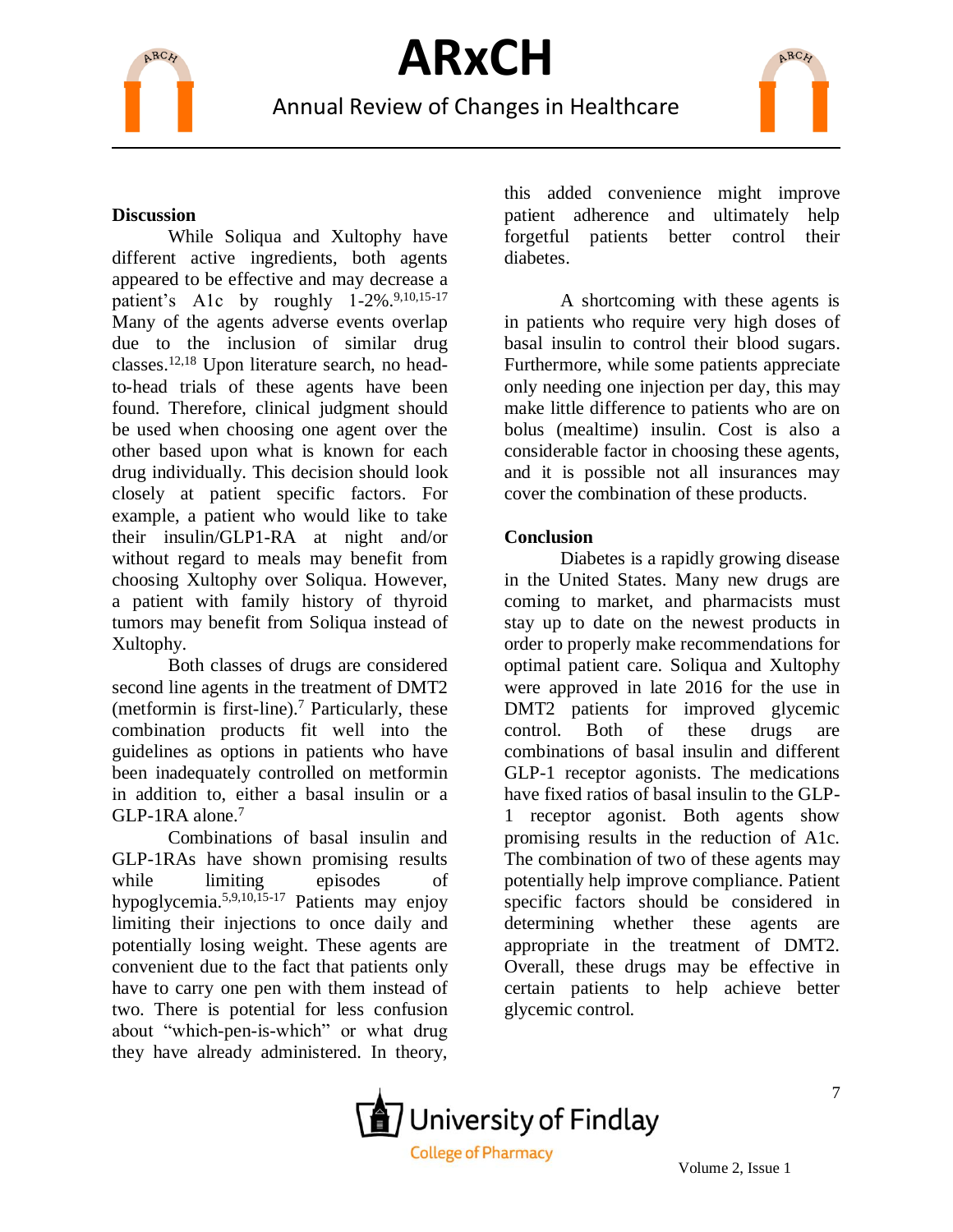

## Annual Review of Changes in Healthcare



- 1. CDC. Diabetes quick facts. 2017 July [cited 2017 Dec 27]. Available from:
- https://www.cdc.gov/diabetes/basics/quick-facts.html 2. Olokoba A, Obateru O, Olokob L. Type 2 diabetes mellitus: A review of current trends. Oman Med J [Internet]. 2012 July [cited 2017 Dec 25]; 27(4): 269- 73. Available from: https://www.ncbi.nlm.nih.gov/pmc/articles/PMC346 4757/Agnelli G
- 3. Buse J. New diabetes drugs in development. Medscape [Internet]. 2017 March 10. [cited 2017 Dec 25]. Available from:

https://www.medscape.com/viewarticle/876853 4. Stern G, Salvo M, Palazzo C. New and emerging therapies for the treatment of diabetes. Drug Topics [Internet]. 2015. [cited 2017 Dec 25]. Available

from: https://ufonline.findlay.edu/bbcswebdav/pid-1530715-dt-content-rid-4448233\_2/courses/PHAR473\_01\_SP2017/PHAR47 3\_01\_SP2017\_ImportedContent\_20161214020856/d

- rtp0215\_040-049%20CE-Final.pdf 5. Patel DK, Goldman J. Fixed-ratio combination of basal insulin and GLP-1 receptor agonist. Pharmacy Times [Internet]. 2017 December 29. [cited 2017 Dec 27]. Available from: http://www.pharmacytimes.com/publications/healthsystem-edition/2017/september2017/fixedratiocombination-of-basal-insulin-and-GLP1-receptor-
- agonist 6. DiPiro JT, Schwinghammer TL, Wells B. Pharmacotherapy: A pathophysiologic approach, 5th ed., Appleton & Lange, Stamford, CT, 2002.
- 7. American Diabetes Association. Standards of medical care in diabetes—2018. Diabetes Care. 2018; 41(1):S73-85.
- 8. U.S. Food and Drug Administration, Center for Drug Evaluation and Research. Soliqua application package labelling. 2016 November. [cited 2017 Dec 27]. Available from https://www.accessdata.fda.gov/drugsatfda\_docs/nda /2016/208673Orig1s000lbl.pdf
- 9. Rosenstock J, Aronson R, Grunberger G, et al. Benefits of lixilan, a titratable fixed-ratio combination of insulin glargine plus lixisenatide, versus insulin glargine and lixisenatide monocomponents in type 2 diabetes inadequately controlled on oral agents: The lixilan-o randomized trial. ADA [Internet]. 2016 November. [cited 2017 Dec 28]; 39(11): 2026-35. Available from: http://care.diabetesjournals.org/content/39/11/2026

10. Aroda VR, Rosenstock J, Wysham C, et al. Efficacy and Safety of lixilan, a titratable fixed-ratio combination of insulin glargine plus lixisenatide in type 2 diabetes inadequately controlled on basal insulin and metformin: The lixilan-L randomized trial. ADA [Internet]. 2016 September. [cited 2017 Dec 27]. Available from: http://care.diabetesjournals.org/content/early/2016/09 /09/dc16-1495

ARCA

- 11. Neuman L. Soliqua shows promise lowering hemoglobin a1c levels in type 2 diabetes. The American Journal of Pharmacy Benefits [Internet]. 2017 June 12. [cited 2017 Dec 28]. Available from: http://www.ajpb.com/conferences/ada-2017/soliquashows-promise-lowering-hemoglobin-a1c-levels-intype-2-diabetes
- 12. Lexicomp [Internet]. Hudson (OH): Wolters Kluwer. C2016. Soliqua; [updated 2017 August 8; cited 2017 December 28]; [about 30 screens]. Available from: https://online.lexi.com/lco/action/doc/retrieve/docid/ patch\_f/63417
- 13. Barrett J. 5 new drugs in primary care pharmacists should know. Pharmacy Times [Internet]. 2017 June 04. [cited 2017 Dec 28]. Available from: http://www.pharmacytimes.com/conferences/ashpsummer-2017/5-new-drugs-in-primary-carepharmacists-should-kno[w80](https://online.lexi.com/lco/action/doc/retrieve/docid/patch_f/6341780)
- 14. U.S. Food and Drug Administration, Center for Drug Evaluation and Research. Xultophy application package labelling. 2016. November. [cited 2017 Dec 27]. Available from https://www.accessdata.fda.gov/drugsatfda\_docs/nda /2016/208583Orig1s000LBL.pdf
- 15. Buse J, Vilsbøll T, Thurman J, et al. Contribution of liraglutide in the fixed-ratio combination of insulin degludec and liraglutide (ideglira). ADA [Internet]. 2016 September. [cited 2017 Dec 27]. Available from:

http://care.diabetesjournals.org/content/37/11/2926

16. Linjawi S, Bode BW, Chaykin LB, et al. The efficacy of IDegLira (Insulin degludec/liraglutide combination) in adults with type 2 diabetes inadequately controlled with a GLP-1 receptor agonist and oral therapy: DUAL III randomized clinical trial. NCBI [Internet]. 2017 February; 8(1): 101–14. [cited 2017 Dec 29]. Available from: https://www.ncbi.nlm.nih.gov/pmc/articles/PMC530 6117/